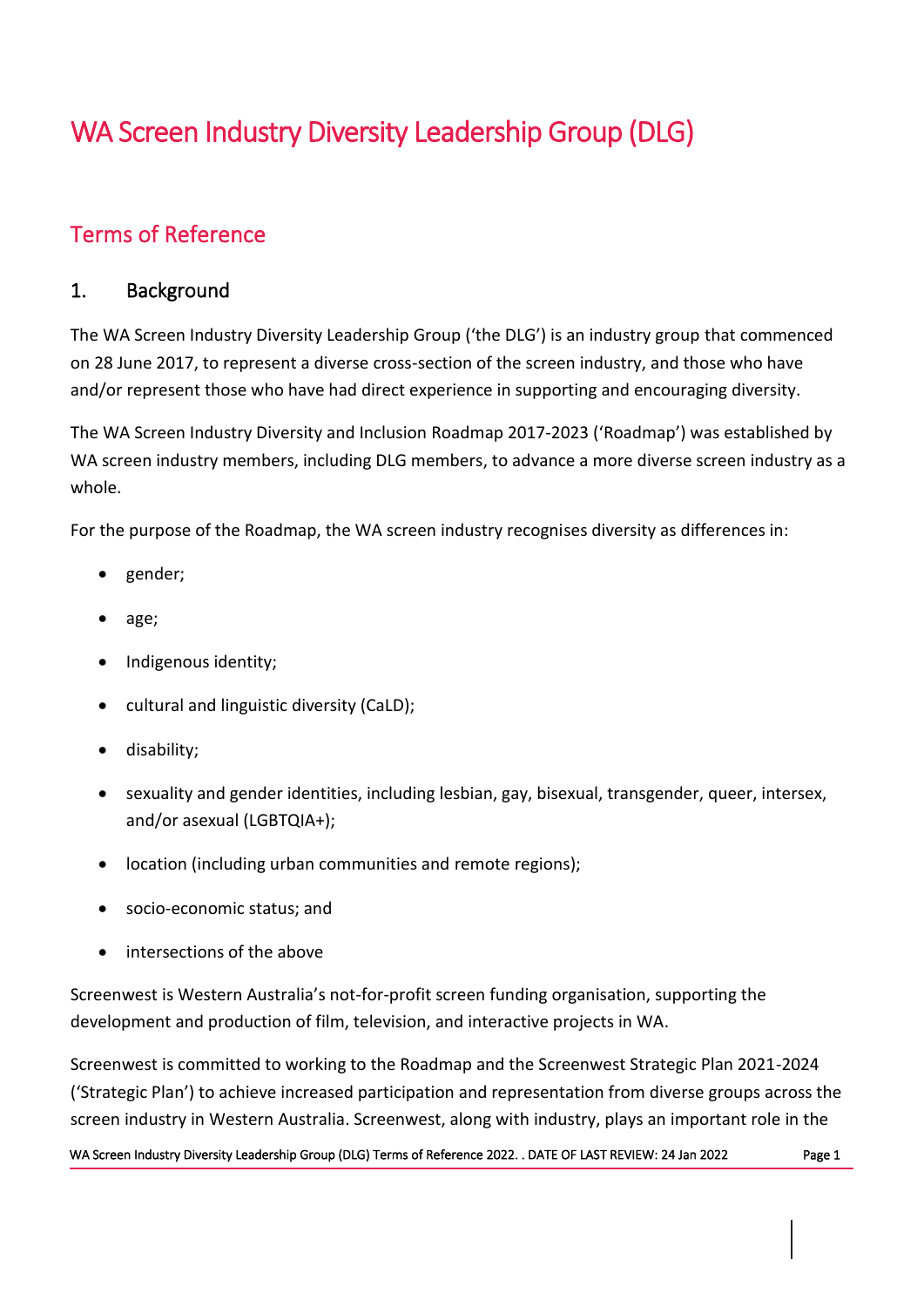Roadmap and Strategic Plan's implementation by fostering a meaningful shift towards a more diverse screen industry as a whole.

### 2. Purpose of the DLG

DLG members bring their experience and knowledge to:

- Promote and guide the screen industry to achieve increased participation and representation from diverse groups across the screen industry in Western Australia.
- better inform Screenwest's decision making processes. The DLG can advise Screenwest on existing, new, or emerging screen industry issues or activities that may impact, affect, or enhance the development of the screen industry in Western Australia and research, investigate and explore matters as requested by Screenwest from time to time, within reasonable DLG capacity.

#### 3. Role & Objectives of the DLG

The role of the DLG is to, as requested by Screenwest, provide informed perspectives to the development and implementation of Screenwest's activities regarding the Roadmap and Strategic Plan.

The DLG has a dual function as both an advisory group and conduit between diverse communities and Screenwest, as well as the WA screen sector overall.

The DLG functions as an advisory group to Screenwest offering consultation and feedback to the screen body.

It also functions as an advocacy group and bridge between diverse communities and the screen sector highlighting areas in need of support and assisting in breaking down barriers for practitioners of all levels who identify as members from a diverse community/or communities.

Additional to the Screenwest facilitated meetings, there is opportunity for the DLG to host informal meetings with diverse communities to gauge feedback and sentiments. The DLG may potentially reach out to organisations with already established networks. E.g. My Place, Centre for Stories. This further develops the relationship between the DLG and various diverse communities.

The key objectives of the DLG are: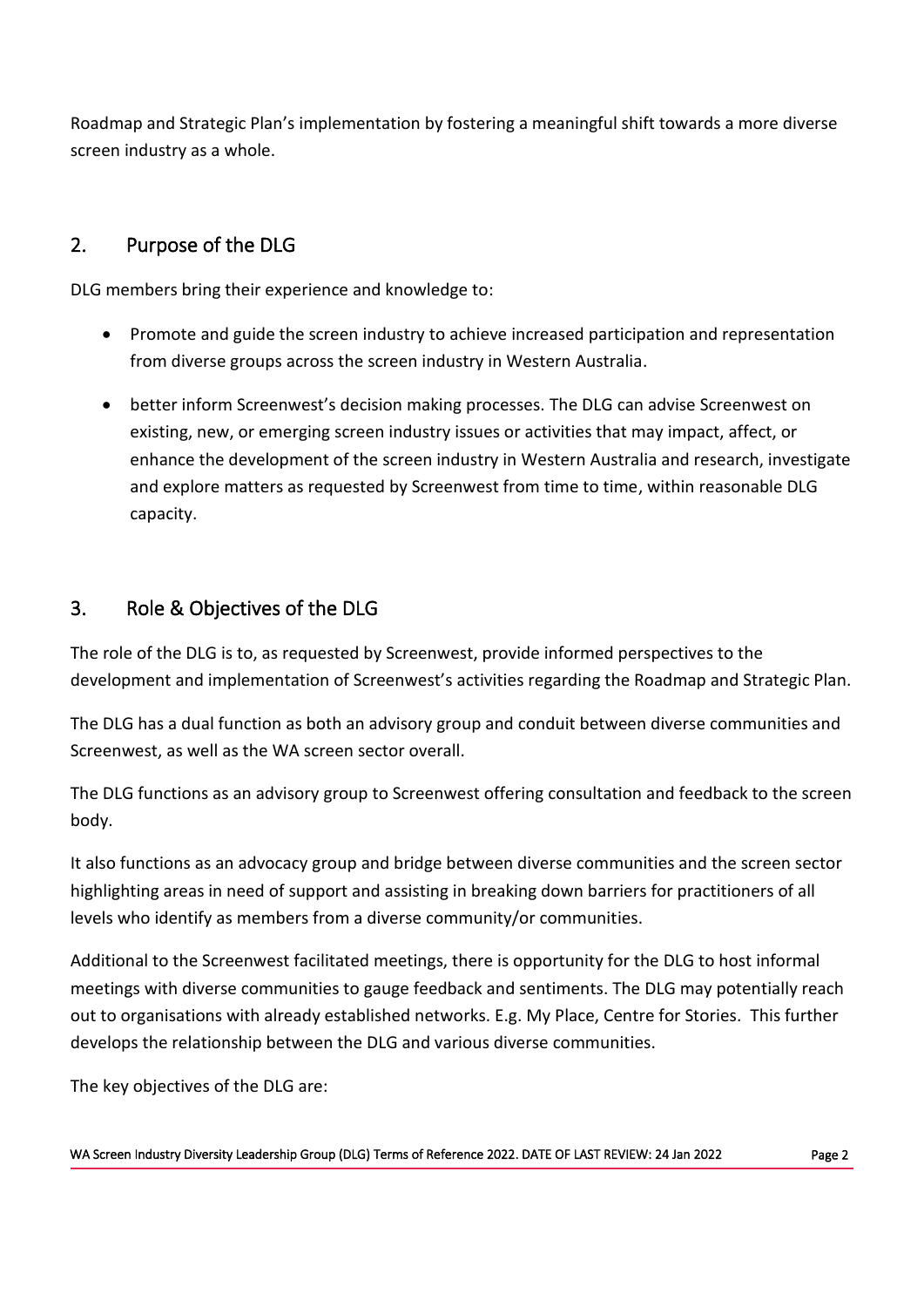- To represent the industry and broad diversity interests.
- Provide ideas and input as to how diversity initiatives may be improved to better serve Western Australia's screen industry and Screenwest's strategic direction.
- Advise Screenwest on current or emerging trends in the industry and on the effectiveness of measures and actions required and / or undertaken by the organisation.
- Add context and industry perspective to enrich the DLG cohort in general.
- Assist in the ongoing development and roll out of policy guidelines and documents, as guided by Screenwest.
- Inform existing Screenwest funding guidelines when Screenwest undertakes review of them.
- Promote and champion diversity & inclusion initiatives throughout their networks and seek feedback for DLG further discussion.
- Provide strategic context to the screen industry as policies are proposed and adopted.
- Monitor industry performance and provide input on how data is captured and processed.

#### 4. Operations

The DLG's main point of contact at Screenwest will the Diversity and Inclusion Manager.

Screenwest will support the DLG by providing a person who is an employee of Screenwest to record the minutes for four formal meetings between the DLG and Screenwest, per financial year

As an independent industry group, the DLG can and may meet outside of these four meetings, as required by the needs of the group.

Both Screenwest and the DLG have the capacity to set relevant agenda items for the four formal meetings. Screenwest is to take leadership with calling meetings and finalizing agenda items to be discussed.

Screenwest will provide a meeting space for these four meetings at their offices where feasible, and unless otherwise advised or requested, and/or via Zoom in order to remain flexible and to encourage maximum engagement.

The minimum requirement for a quorum of attendance is 3 members.

WA Screen Industry Diversity Leadership Group (DLG) Terms of Reference 2022. DATE OF LAST REVIEW: 24 Jan 2022 Page 3